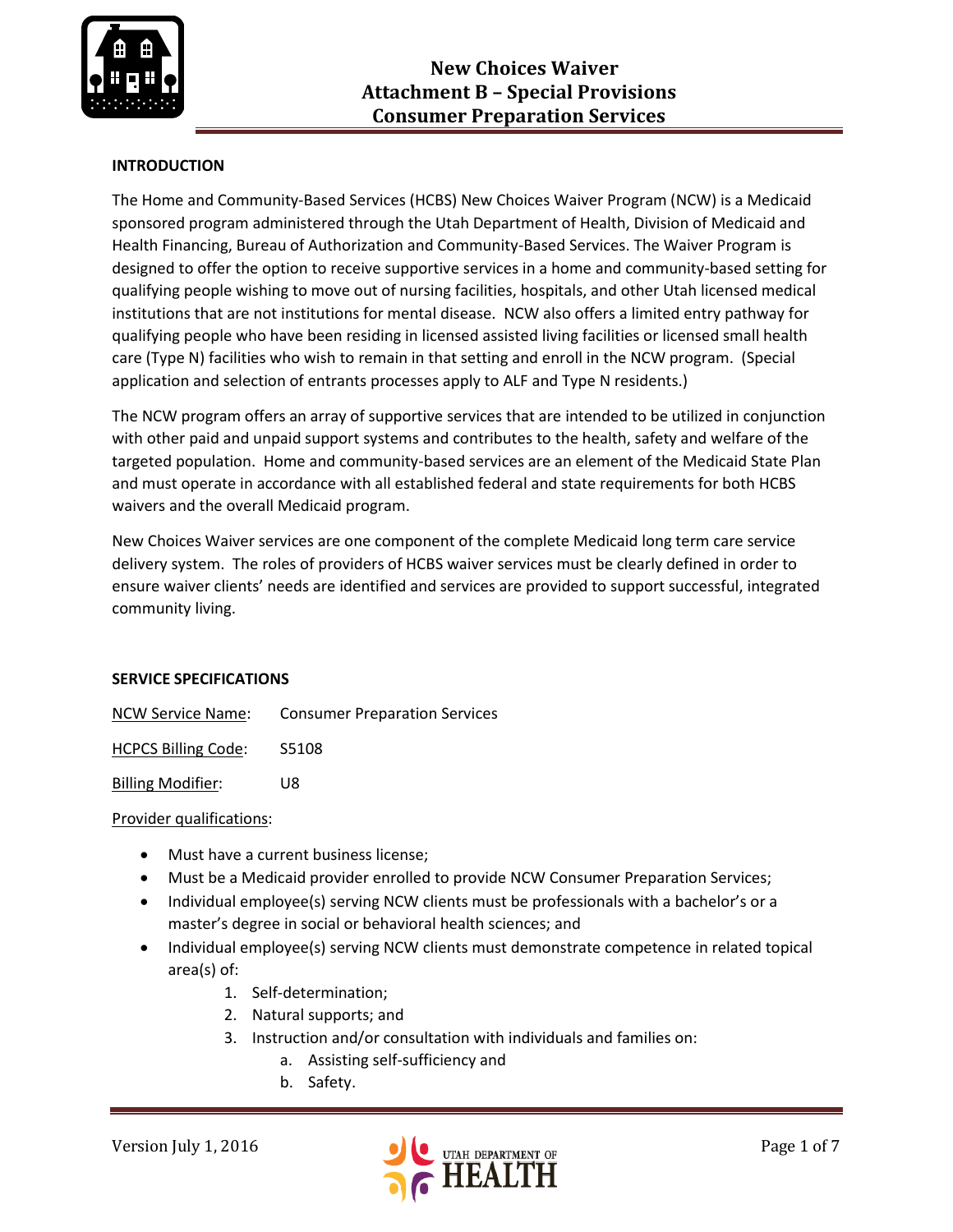

## Service Description:

(This service description is subject to change. Refer to the New Choices Waiver Provider Manual for updates. If this agreement is ever found to be in conflict with the New Choices Waiver Provider Manual, the definition in the Provider Manual takes precedence.)

Consumer Preparation Services are services that assist the waiver client or their family (or representative, as appropriate) in arranging for, self-directing and managing their services. Serving as the agent of the waiver client or family, the consumer preparation services provider is available to assist in identifying immediate and long-term needs, developing options to meet those needs and accessing identified supports and services. Practical skills training is offered to enable waiver clients to independently self-administer and manage waiver services. Skills training includes providing information on recruiting and hiring employees, managing employees and providing information on effective communication and problem-solving. The service/function includes providing information to ensure that clients understand the responsibilities involved with self-directing their services. The extent of the assistance furnished to the client or family is specified in the waiver client's person-centered care plan. This service does not duplicate or replace other waiver services, including case management.

This service is limited to waiver clients who choose to self-administer some or all of their waiver services.

## General Requirements:

By signing this attachment, provider agrees to additional terms and conditions as outlined below:

- A. Provider will report any negative or critical incident or incidents likely to receive media or legislative scrutiny involving a NCW client to the client's case management agency or to the New Choices Waiver program office immediately. This includes but is not limited to medication errors, falls, injuries, missing persons, abuse, neglect, exploitation, unexpected hospitalizations, unexpected deaths, Adult Protective Services (APS) or law enforcement involvement, and other similar incidents that raise concern for client safety. As required by law, provider will also report any suspected or actual incidences of abuse, neglect or exploitation to APS or to local law enforcement.
- B. Provider will accept the NCW Medicaid rate as payment in full, and the provider shall not bill the client nor their families an additional fee for services rendered.
- C. Provider will interact with each NCW client's designated case management agency and participate in the person-centered care planning process when requested by the client or their representative.
- D. Provider will review Service Authorization Forms received from waiver case management agencies and will return a signed copy to the case management agency. Service authorizations indicate the amount, duration and frequency of services that are authorized based on the

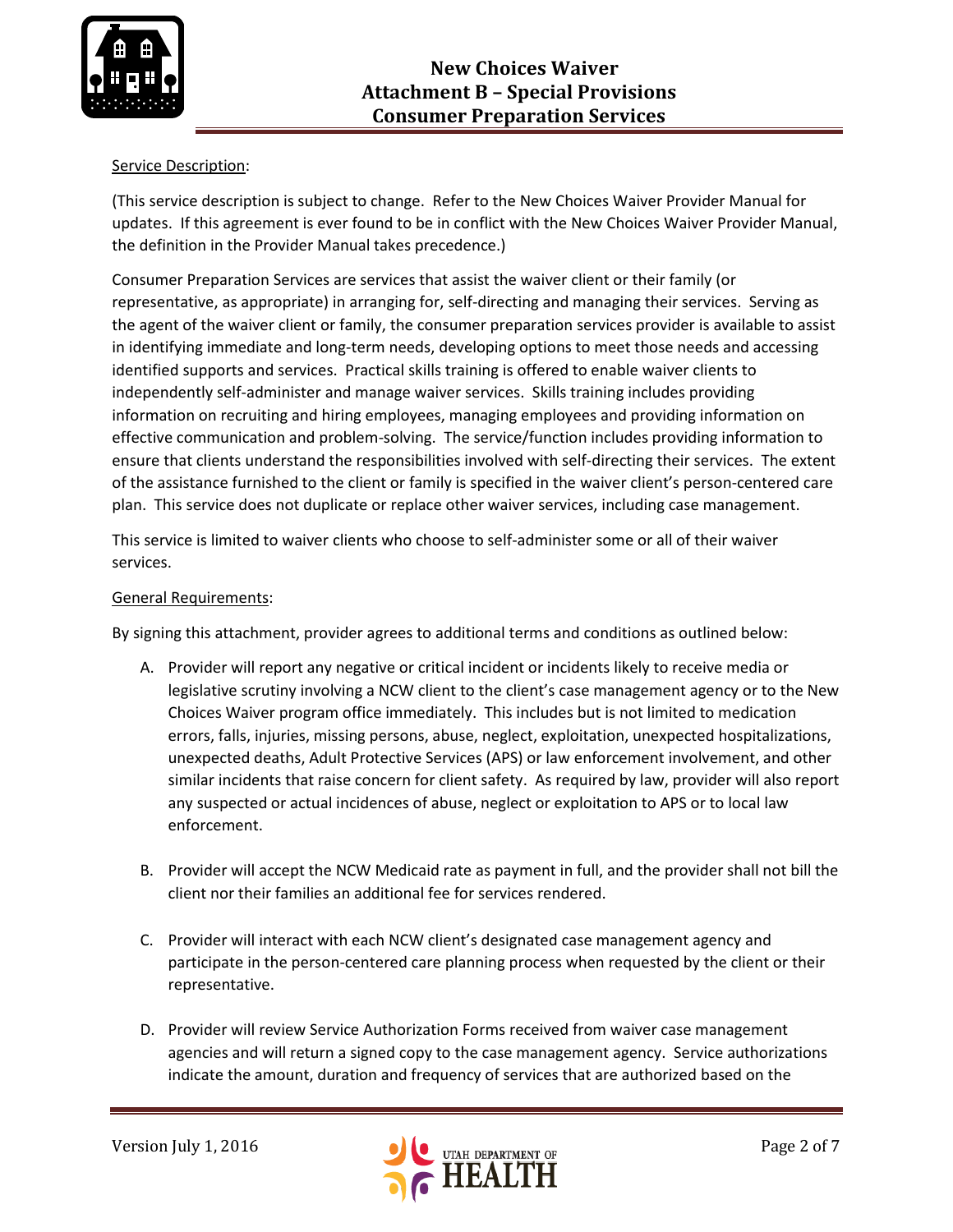

assessment of each client's needs and are subject to approval by the State Medicaid Agency. The authorized HCPCS, number of units, frequency and duration will appear in the service authorization and providers shall not render services to waiver clients until a service authorization has been received and properly executed by both the designated waiver case management agency representative and the provider. Service authorizations are valid for a maximum of one year even if the "end date" on the form is left blank. Claims paid for waiver services for dates of service outside of the date span listed in the service authorization will be recovered. Claims paid for waiver services that exceed the number of units or frequency than was authorized in the service authorization will be recovered. Claims paid for HCPCS codes that were not authorized in the service authorization will be recovered.

- E. Service authorizations are not a guarantee of payment.
- F. Service authorizations are automatically nullified immediately upon any of the following events taking place:
	- The NCW client elects to change to a different NCW provider
	- The NCW client elects to altogether discontinue receiving the services that the provider offers
	- The NCW client loses Medicaid eligibility
	- The NCW client is disenrolled from the NCW program for any other reason
	- The provider's Medicaid and/or NCW contract is terminated or suspended
- G. Provider will not provide services to waiver clients when they are receiving inpatient treatment. Service authorizations are *suspended* during times when a New Choices Waiver client is admitted to an inpatient setting such as a hospital or nursing facility. Upon the client's discharge from the inpatient setting, provider will communicate with the waiver case management agency to receive verbal approval to reinstate services if any unused units are remaining in the service authorization or to request a new authorization if the existing authorization has expired.
- H. Units of service that have been authorized for one NCW client can only be provided to that NCW client. Provider will not transfer unused units that have been authorized for one NCW client to another NCW client.
- I. Provider will contact a client's designated waiver case management agency if the provider observes that actual service utilization trends appear to exceed the number of units authorized.
- J. Provider will verify client Medicaid eligibility each month in order to avoid providing services that are not reimbursable due to a client's loss of Medicaid benefits. Utah Medicaid offers two methods that providers may use to verify client eligibility:

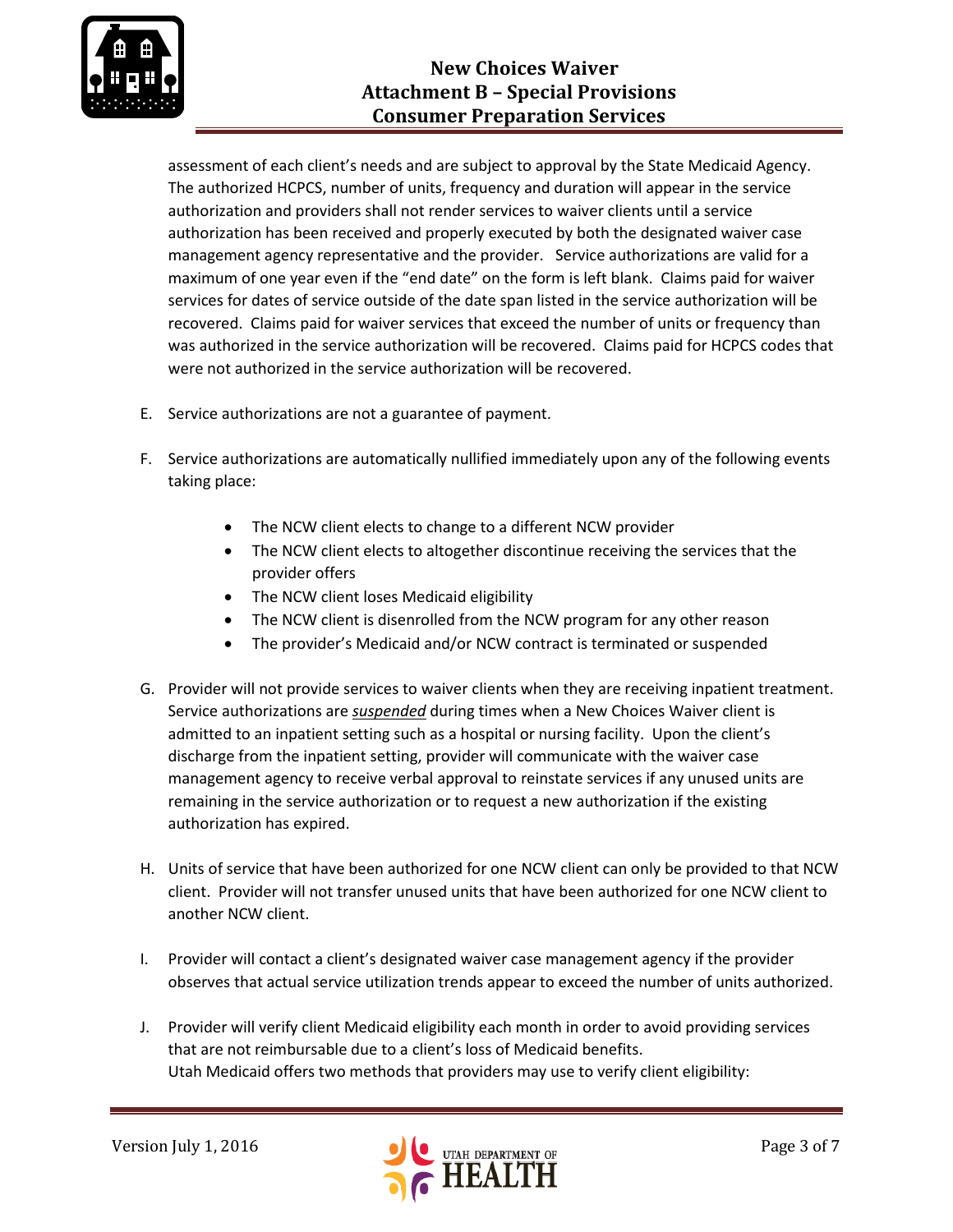

- Medicaid Eligibility Lookup Tool [\(https://medicaid.utah.gov\)](https://medicaid.utah.gov/)
- Access Now (1-800-662-9651 option 1, option 1)
- K. Provider shall not bill Medicaid for services that were not actually provided or for services that the provider anticipates providing to a client in the near or distant future.
- L. Provider shall not bill a client for a missed or canceled appointment unless the client or the client's legal representative has signed a written cancelation policy which expressly allows the provider to charge the client for missed or canceled appointments.
- M. Provider will not engage in unsolicited direct marketing activities to prospective NCW clients. Marketing strategies shall be limited to mass outreach and advertisements. Provider will not approach prospective NCW clients or their representatives unless the client or representative explicitly requests information from the provider. Provider shall refrain from offering incentives or other enticements to persuade a prospective NCW client to choose the provider for waiver services. Provider shall not enter into incentive or kick-back agreements with waiver case management agencies or otherwise entice the case management agency to influence or limit a NCW client's freedom to choose their own service providers. Provider may not require NCW clients to select a certain waiver or non-waiver provider for other services listed on the personcentered care plan.
- N. Provider will document each service encounter. At a minimum each service encounter record should include:
	- The client's first and last name
	- The date of service for each service encounter
	- The start and end times for each service provided
	- The services provided by service title
	- Notes describing the service encounter
	- The name of the individual who performed the service
	- $\bullet$  The signature of the individual(s) who performed the service(s) or who can attest to the completion of the service(s).
- O. Provider will abide by the policies and procedures outlined in the NCW Provider Manual and to stay apprised of policy updates and changes regarding Medicaid and the NCW program. If this agreement is ever found to be in conflict with the NCW Provider Manual, the NCW Provider Manual will take precedence over this agreement. The NCW Provider Manual is posted on the Utah Medicaid website: [https://medicaid.utah.gov](https://medicaid.utah.gov/)
- P. Provider will review the Medicaid Information Bulletins (MIBs) and stay apprised of policy updates and changes regarding Medicaid and the NCW program. The MIB is the tool that the Utah Department of Health, Division of Medicaid and Health Financing uses to disseminate such

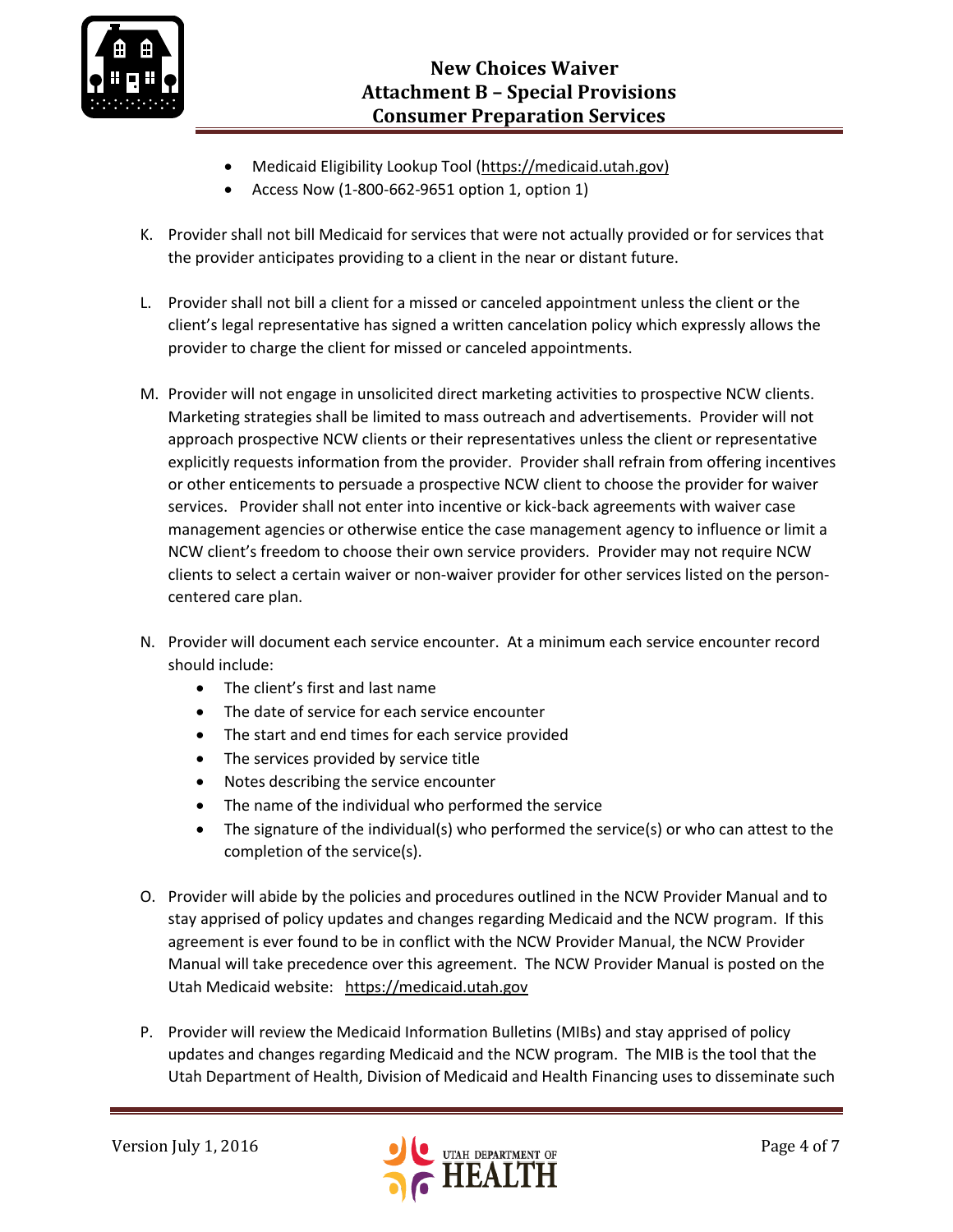

information to providers and stakeholders. The MIB is published quarterly or more frequently as needed. To subscribe to the Newsletter or to view the MIB releases, visit the Medicaid website: [https://medicaid.utah.gov](https://medicaid.utah.gov/)

- Q. If the provider has Medicare and/or Medicaid certification and loses Medicare and/or Medicaid certification, the provider's New Choices Waiver contract shall also be terminated effective the same day as the termination of the Medicare and/or Medicaid certification. The provider will notify the New Choices Waiver Program Office within 3 business days of receiving the notification letter from Medicare and/or Medicaid. The provider will make every effort to ensure a safe and orderly transition of all NCW clients to other service providers prior to final termination of their NCW contract.
- R. If the provider is aware that it is about to undergo a change of ownership or otherwise elects to voluntarily terminate their New Choices Waiver contract, the provider shall give at least 30 days advance written notice of the change of ownership or voluntary termination to the New Choices Waiver Program Office. Providers shall assist in ensuring a safe and orderly transition of waiver clients to another service provider prior to termination.
- S. Providers cannot be listed on a person-centered care plan for a NCW client if any of the paid employees of that provider are related to one or both of the assigned NCW case managers by blood or by marriage. If the State Medicaid Agency finds that a conflict of interest is occurring between the provider agency and the case management agency, the provider or the case management agency may be prevented from providing services to that particular client. Exceptions will only be made in remote geographical areas of the state where there are no other willing, qualified providers available to offer the service(s). Only the State Medicaid Agency has authority to approve exceptions to conflict of interest rules.
- T. The State Medicaid Agency may terminate the provider's New Choices Waiver contract after giving the provider 30 days advance written notice for either of the following reasons:
	- 1. The State Medicaid Agency detects a pattern of non-compliance with general Utah Medicaid provider standards,
	- 2. The State Medicaid Agency detects a pattern of non-compliance with NCW policies, procedures and/or provisions listed in this contract.

Examples of conduct that constitutes patterns of non-compliance include but are not limited to:

- Abuse, neglect or exploitation of waiver clients;
- Billing Medicaid in excess of the amount, duration and frequency of services that have been authorized;
- Billing Medicaid for services not provided;
- Inadequate or non-existent record keeping;

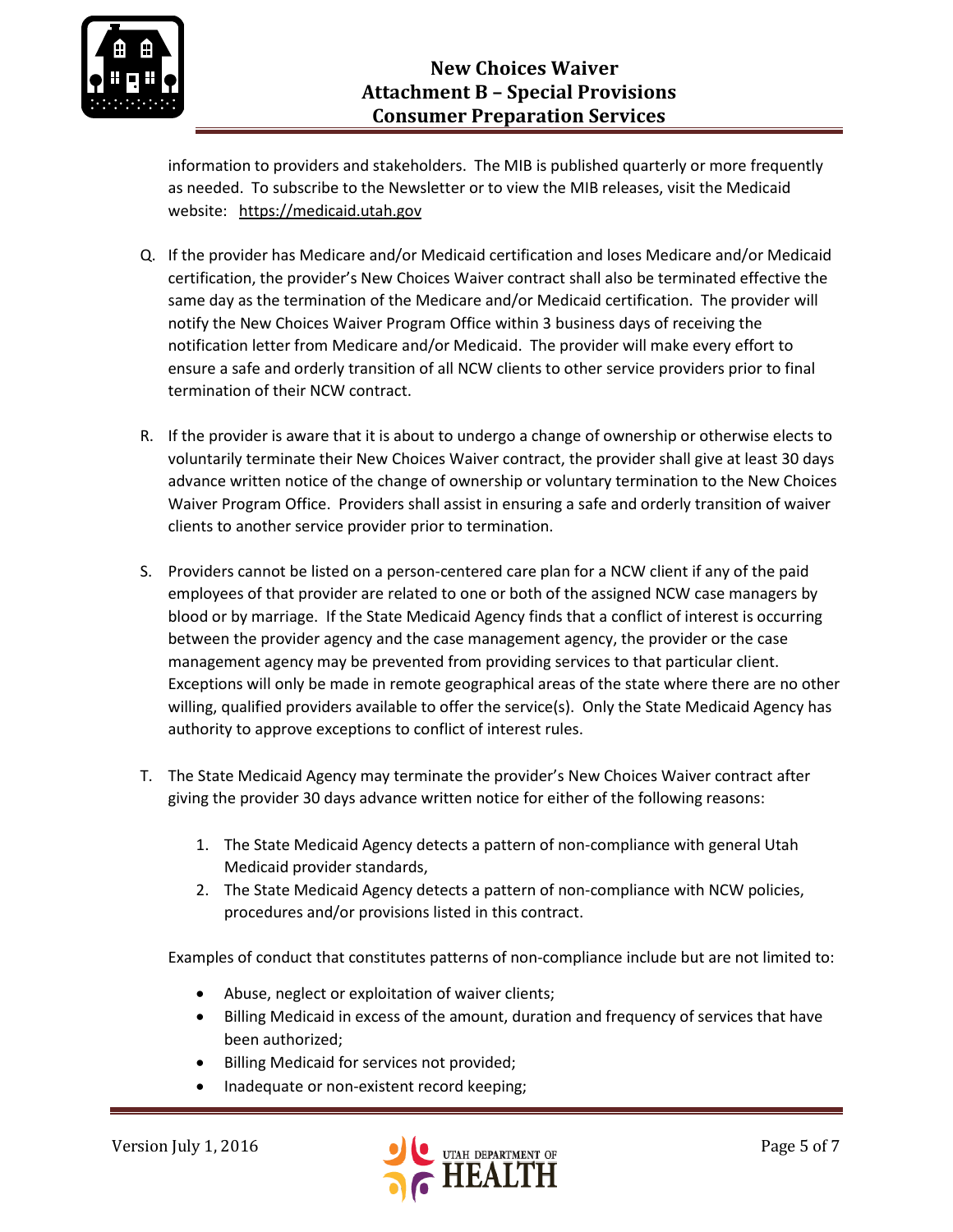

- Hiring individual service employees that do not meet the minimum waiver provider qualifications;
- Not maintaining minimum provider qualifications such as required license(s);
- Acts of direct marketing to prospective or currently enrolled clients or their representatives;
- Acts of coercion or manipulation of client freedom of choice rights;
- Acts of offering or receiving incentives or kick-backs to or from other providers or entities in an effort to manipulate client freedom of choice rights; and/or
- Billing NCW clients or their representatives for services covered by Medicaid.

If the State Medicaid Agency discovers conduct that constitutes a pattern of non-compliance but elects not to terminate the provider's New Choices Waiver contract, the State Medicaid Agency may instead suspend making new referrals to the provider, require the provider to repay any overpayments, complete additional training and/or to submit to additional monitoring activities in order to avoid contract termination. The provider will be given hearing rights for any adverse actions taken by the State Medicaid Agency.

U. All new NCW providers must complete the NCW New Provider Training before the New Choices Waiver Program Office will forward the provider's enrollment application to the next step in the enrollment process. This includes existing providers who experience changes in ownership. NCW New Provider Training is offered one time each month and is located at the Utah Department of Health, 288 N. 1460 W., Salt Lake City, Utah 84114. To register for the next training please call the NCW Program Office and ask to speak with the NCW Provider Specialist. (800)662-9651, option 6.

After the provider is enrolled, additional training is available if the provider requests it by contacting the NCW program office at the same number listed above.

(The rest of this page is intentionally left blank.)

\_\_\_\_\_\_\_\_\_\_\_\_\_\_\_\_\_\_\_\_\_\_\_\_\_\_\_\_\_\_\_\_\_\_\_\_\_\_\_\_\_\_\_\_\_\_\_\_\_\_\_\_\_\_\_\_\_\_\_\_\_\_\_\_\_\_\_\_\_\_\_\_\_\_\_\_\_\_\_\_\_\_